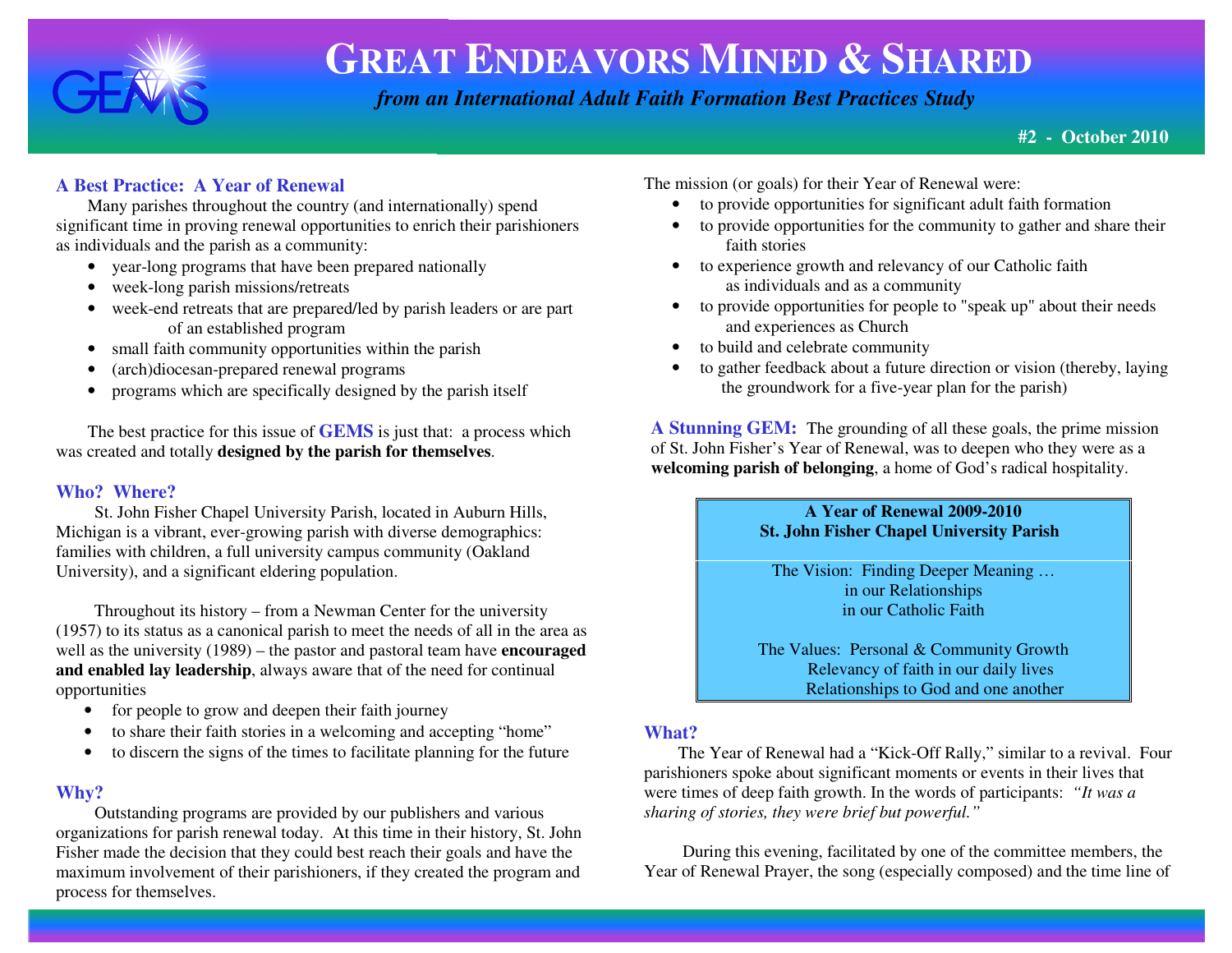events were presented. The pastor shared encouraging remarks about his hopes for the year.

 The youth group and campus groups were involved and babysitting was provided. Followed by a social hour with snacks, balloons and time for further sharing, the entire evening had the flavor of a pep rally, which added to the enthusiasm and desire: *"I need to be a part of this very good thing."* 

#### **After the presentations from the four parishioners, all were asked to share an insight on what they heard; some:**

As individuals we cannot find God alone. Deeper connections to others lead to a deeper experience of God.

We cannot just believe... it is making the lives of others better that truly matters.

God impacts our lives always and everywhere – God is present in us.

 The pivotal part of the Year of Renewal process revolved around six topics (six weeks); **small groups** were an integral portion of the program but it was also designed to meet everyone's diverse needs.

 There was a major **speaker or event planned for each topic**. The topic was introduced through the Sunday readings on the weekend, followed by a Tuesday event with a guest speaker(s) and a bulletin insert for families to break open the topic at home.

 For the following two weeks the small groups met in homes, with the parish-prepared booklets as the source for discussions. Parishioners signed up for home groups dependent upon the location and meeting time. Groups were generally about eight people, some smaller**.** 

#### **How?**

There were, of course, many *how's* to be attended to in order to achieve a process of this magnitude.

- A Year of Renewal **Steering Committee** was composed of the Adult Faith Formation Coordinator, two Parish Council members, the website manager, representatives from communications ministry, justice and peace, ecumenical awareness, evangelization, campus ministry and the pastor. The committee met bi-weekly to choose the themes and topics to be covered, review the materials that were produced, insure proper communication among different groups in the parish, and manage the details.
- • Another team of people, working with the Steering Committee, coordinated the management, operational model and the writing and organization of the materials.
- Two members of the Steering Committee set up the groups and **trained the facilitators**. They were encouraged to help their group members become comfortable with one another and their diverse experiences and opinions. In the words of the Steering Committee: *"Hospitality was key to this process. The ongoing goal was to provide an environment where people could get to know one another better and share their stories and experiences as well as their hopes and dreams. Prayer, companionship and snacks were key elements."*

#### **A quick look at Methodology**

 Remembering that Multiple Intelligences/different learning styles are crucial in planning for adult faith formation, what did St. John Fisher include in their process? Music, reading materials, worship and prayer aides, visual images, discussion groups, family activity ideas, lesson plans for faith formation program, youth ministry activities, video recording, speakers, panel discussions, podcasts, personal witnessing, Facebook discussions, socials, a rally, attention to hospitality and belonging.

#### **What Happened?**

 Numerous things; probably too many to count; some impossible to put into words.

 See the "Signs of Success" below – in the participants' own words … and this only scratches the surface!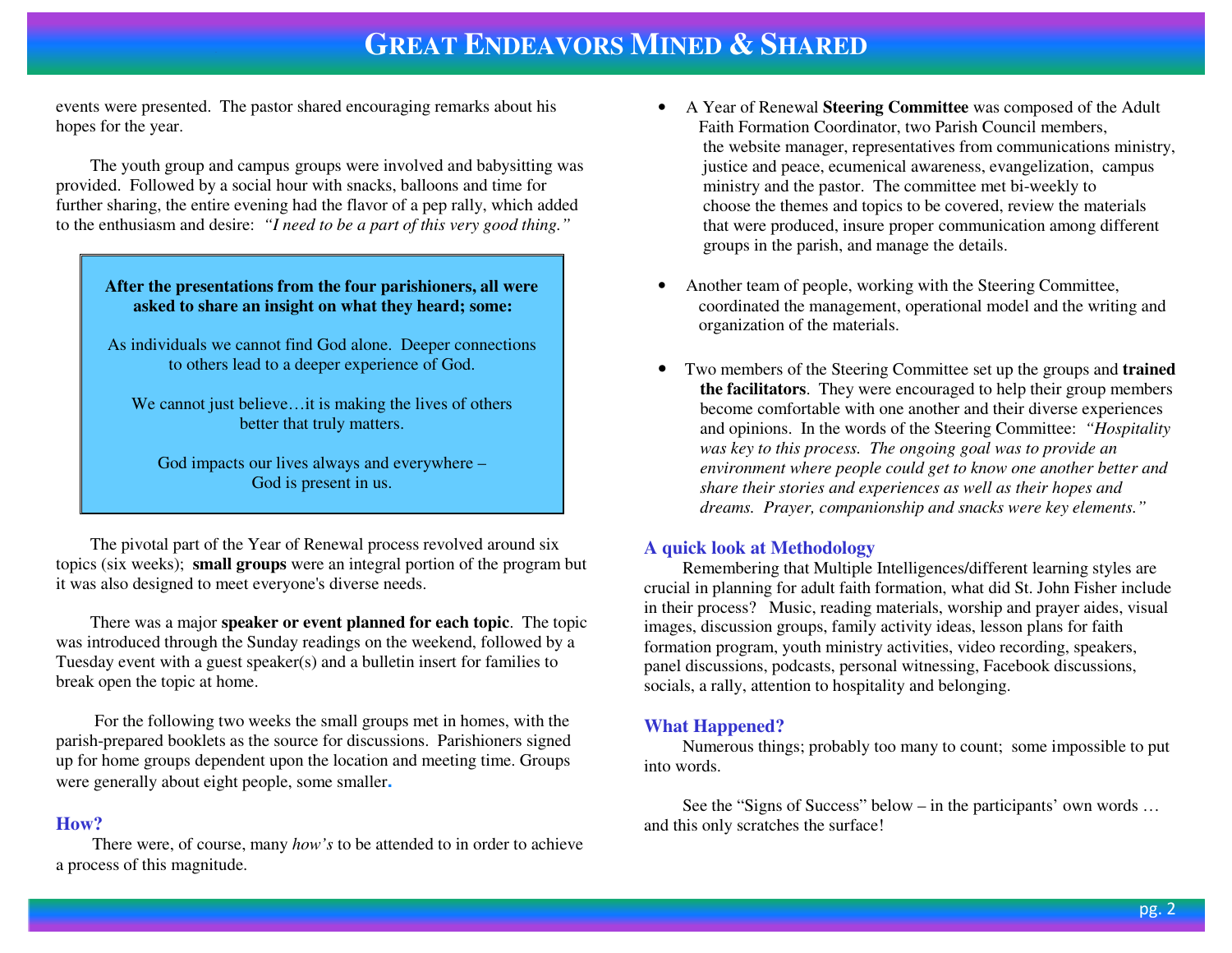The process concluded on Pentecost Weekend 2010 with a pastoral letter **from the community to the community** – with the results of the Year of Renewal - proclaiming who they are and who they want to become.

 The letter summarized - that during the Year of Renewal - three major areas were identified by the parishioners that St. John Fisher Parish committed itself to address:

- **The call to live our "Faith into Action**: This call is addressed to individuals and the community as a whole. It requires works of charity as well as a more prophetic role of the community, i.e. to establish justice in our communities, our country, and our world.
- **The call to deepen our understanding of what it means to be Church today**: The Church is facing a crisis in its own institutional identity and in trying to define its relationship to the world. The demographics of the Church are changing, and while many are questioning the institutional structure, we face the danger of isolation and losing the identity of what it means to be the Catholic Church in the world today.
- $\bullet$  **The call to find a new paradigm of relationship with our young adults** (18 to 35 year olds - both singles and young families): to be a more inclusive and welcoming community with them. Some members in this age group find themselves alienated from the Church. Rather than asking, "Where are they?" we ask, "How can we be with them wherever they are?"

Currently, each commission and ministry is committed to finding ways to address these goals in the coming year**.** Based on all the input from the sessions throughout the Year of Renewal, the Parish Leadership Council and Pastoral Team will outline a five-year plan of action.

 One of the first steps, which has already begun, is a revision of the current mission, vision and values statements.

#### **Signs of "Success"**

• Many participants asked if – or began to make plans for - the small groups to continue after the Year of Renewal was over.

- "New" realizations:
	- $\circ$  "This is not us (church members) versus them (guests). Rather, this is about all of US together."
	- o "Most of us are very willing to volunteer at soup kitchens, etc, but very few are willing to take a stand or get involved politically to make changes that could improve the plight of those in need."
	- o "We need to emphasize the role of parish in our lives. It can become a personal force, which takes away the impersonal settings that our world provides."
	- o "When we offer to help people, for example, the people of Haiti, we should inquire about the help they want rather than forcing our assumptions on them."

**For more information:** Visit the section of the St. John Fisher Parish website which is devoted to the Year of Renewal:

**http://www.stjohnfisherparish.org/yearofrenew/index.htm**

### **Wondering Nuggets:**

- What, in your parish, can you create that might better serve your local needs rather than a pre-packaged program (although at times, nationally, pre-prepared programs are certainly just what you need)?
- • When looking at pre-packaged programs for your parish, do you evaluate them in terms of:
	- o The passing on of our rich heritage in Scripture and our tradition
	- o The infusion of Catholic Social Teaching in and throughout the teaching materials
	- oThe content that is needed for your parish at this time
	- o Their inclusion of informational, formational and transformational elements